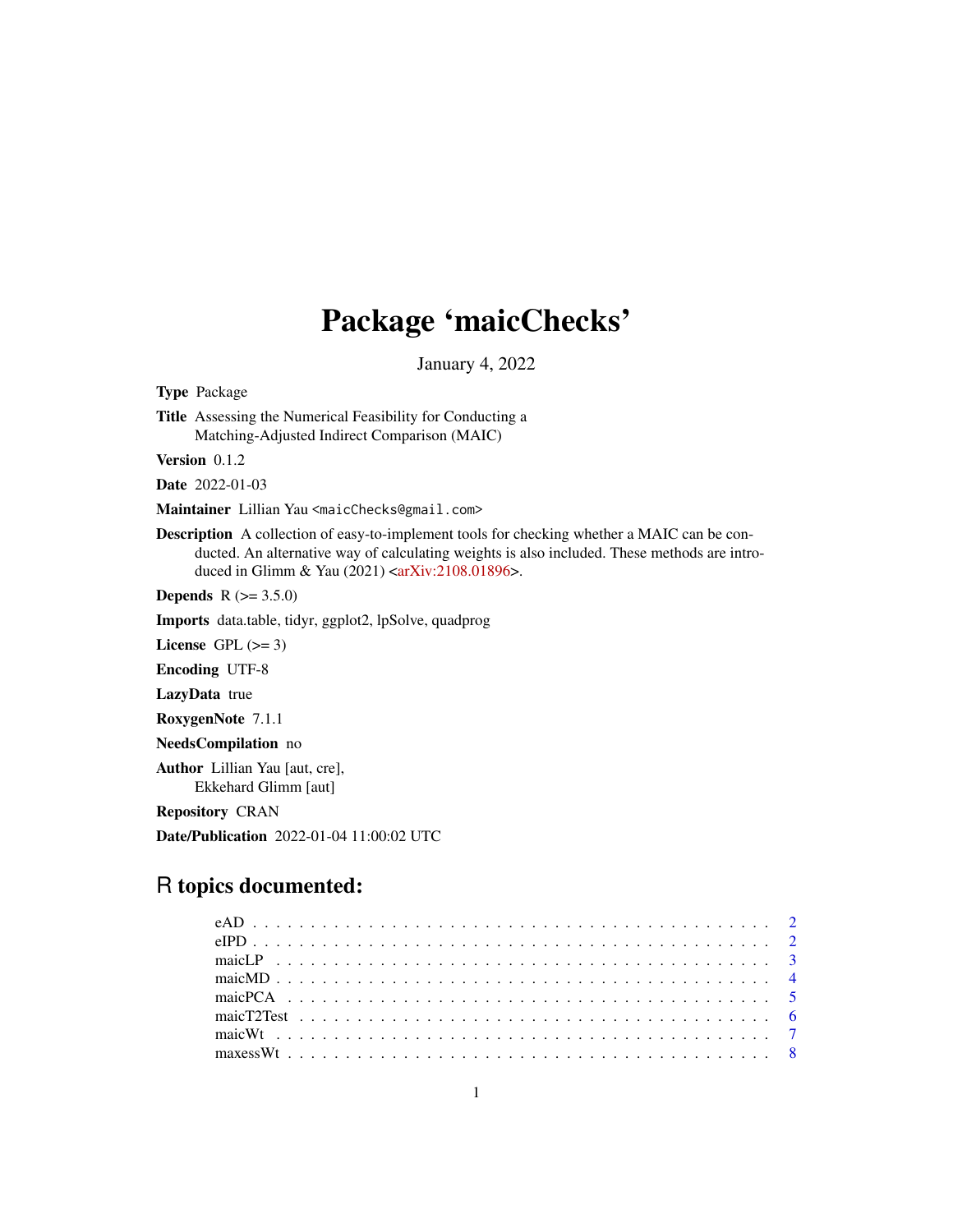#### <span id="page-1-0"></span> $\blacksquare$

eAD *Example AD data*

#### Description

Example AD data

#### Usage

data("eAD")

#### Format

A data frame with 3 observations on the following 3 variables.

- scen corresponds to scenarios A, B, and C in the reference manuscript (Glimm & Yau (2021)). Scenario A is very close to IPD center (see data(ipd)) and is within the IPD convex hull; scenario B is further away from IPD center but otherwise still inside the IPD convex hull; scenario C is outside IPD convex hull.
- y1 a numeric vector
- y2 a numeric vector

#### References

Glimm & Yau (2021). Geometric approaches to assessing the numerical feasibility for conducting matching-adjusted indirect comparisons. arXiv 2108.01896.

#### Examples

print(eAD)

eIPD *Example ipd set*

#### Description

Example ipd data

#### Usage

data("eIPD")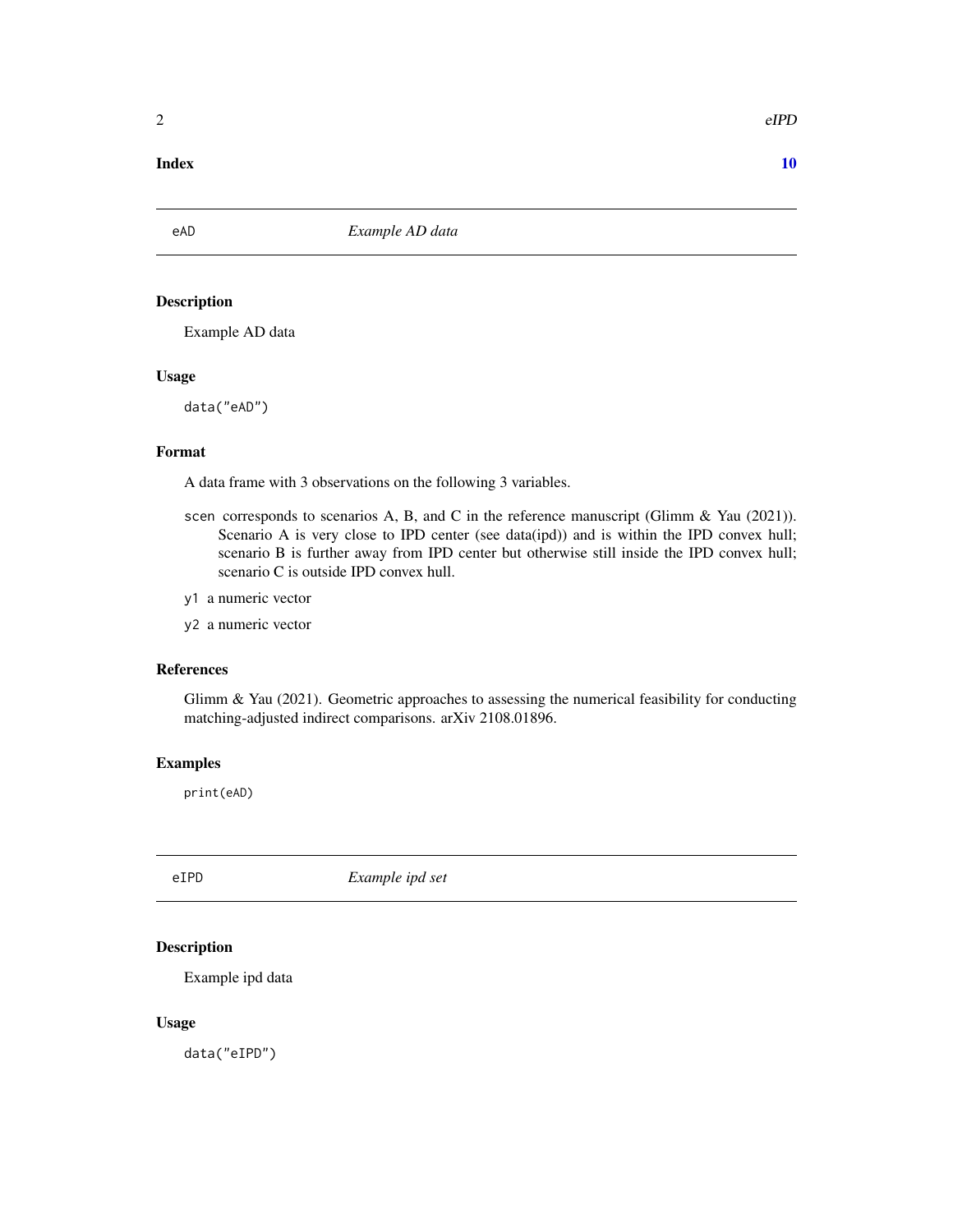#### <span id="page-2-0"></span> $\text{maicLP}$  3

#### Format

A data frame with 42 observations on the following 2 variables. The illustrative example used in the reference manuscript (Glimm & Yau (2021)).

- y1 a numeric vector
- y2 a numeric vector

#### References

Glimm & Yau (2021). Geometric approaches to assessing the numerical feasibility for conducting matching-adjusted indirect comparisons. arXiv 2108.01896.

#### Examples

head(eIPD)

maicLP *Checks if AD is within the convex hull of IPD using lp-solve*

#### Description

Checks if AD is within the convex hull of IPD using lp-solve

#### Usage

maicLP(ipd, ad)

#### Arguments

| ipd | a data frame with n row and p coln, where n is number of subjects and p is the<br>number of variables used in matching.                     |
|-----|---------------------------------------------------------------------------------------------------------------------------------------------|
| ad  | a data frame with 1 row and p coln. The matching variables should be in the<br>same order as that in ipd. The function does not check this. |

#### Value

| lp.check |  |  | $0 = AD$ is inside IPD, and MAIC can be conducted; 2 = otherwise |
|----------|--|--|------------------------------------------------------------------|
|----------|--|--|------------------------------------------------------------------|

#### Author(s)

Lillian Yau

#### References

Glimm & Yau (2021). Geometric approaches to assessing the numerical feasibility for conducting matching-adjusted indirect comparisons. arXiv 2108.01896.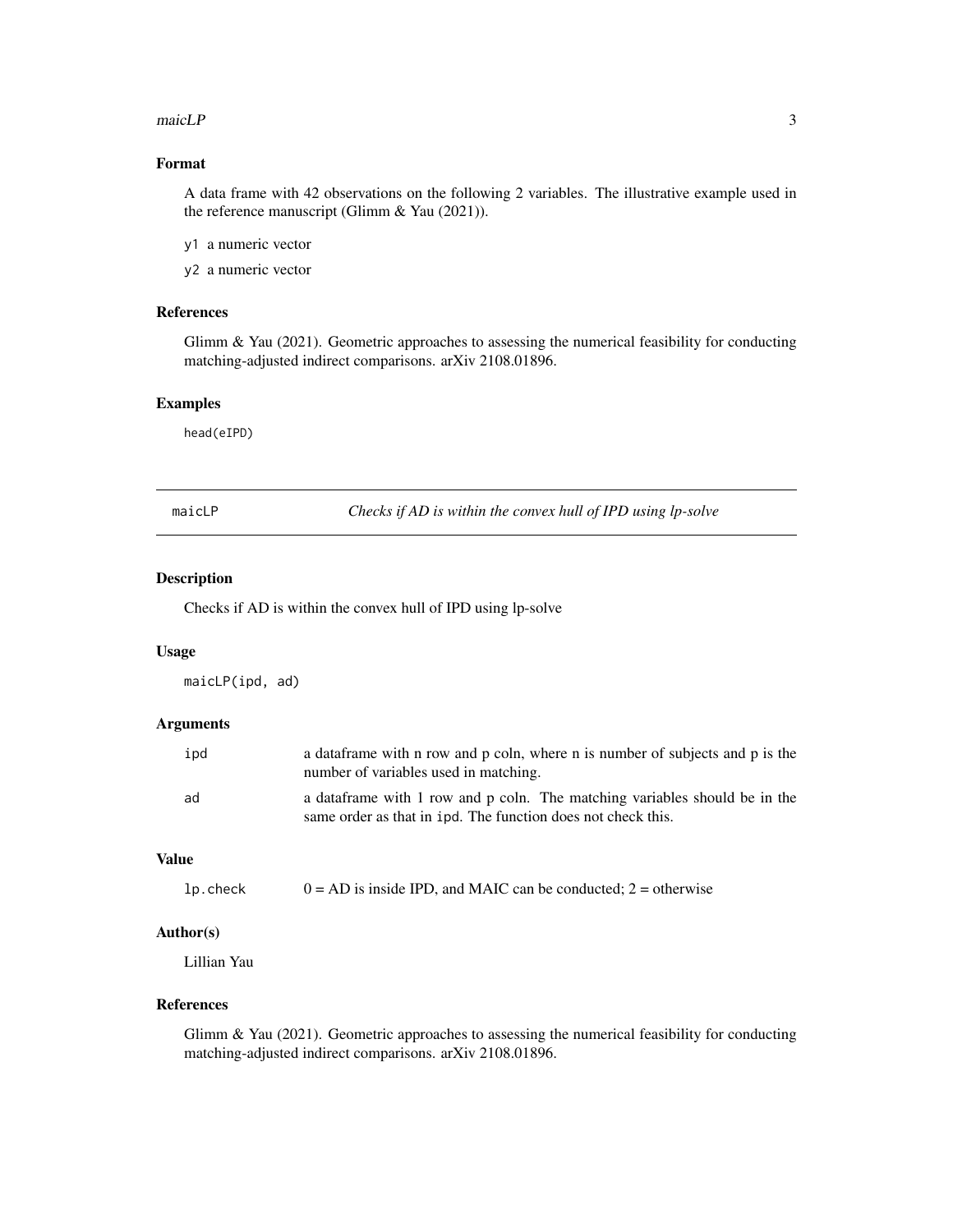#### Examples

```
## eAD[1,] is the scenario A in the reference paper,
## i.e. when AD is within IPD convex hull
maicLP(eIPD, eAD[1,2:3])
## eAD[3,] is the scenario C in the reference paper,
## i.e. when AD is outside IPD convex hull
maicLP(eIPD, eAD[3,2:3])
```
maicMD *Checks if AD is within the convex hull of IPD using Mahalanobis distance*

#### Description

Should only be used when all matching variables are normally distributed

#### Usage

maicMD(ipd, ad, n.ad = Inf)

#### Arguments

| ipd  | a data frame with n row and p coln, where n is number of subjects and p is the<br>number of variables used in matching.                                         |
|------|-----------------------------------------------------------------------------------------------------------------------------------------------------------------|
| ad   | a data frame with 1 row and p coln. The matching variables should be in the<br>same order as that in 1pd. The function does not check this.                     |
| n.ad | default is NULL assuming ad is a fixed (known) quantity with infinit accuracy.<br>In most MAIC applications ad is only the sample statistics and n.ad is known. |

#### Details

When AD does not have the largest Mahalanobis distance, in the original scale AD can still be outside of the IPD convex hull. On the other hand, when AD does have the largest Mahalanobis distance, in the original scale, AD is for sure outside the IPD convex hull.

#### Value

Prints a message whether AD is furthest away from 0, i.e. IPD center in terms of Mahalanobis distance. Also returns ggplot object for plotting.

| md.dplot | dot-plot of AD and IPD in Mahalanobis distance                                 |
|----------|--------------------------------------------------------------------------------|
| md.check | $0 = AD$ has the largest Mahalanobis distance to the IPD center; 2 = otherwise |

#### Author(s)

Lillian Yau

<span id="page-3-0"></span>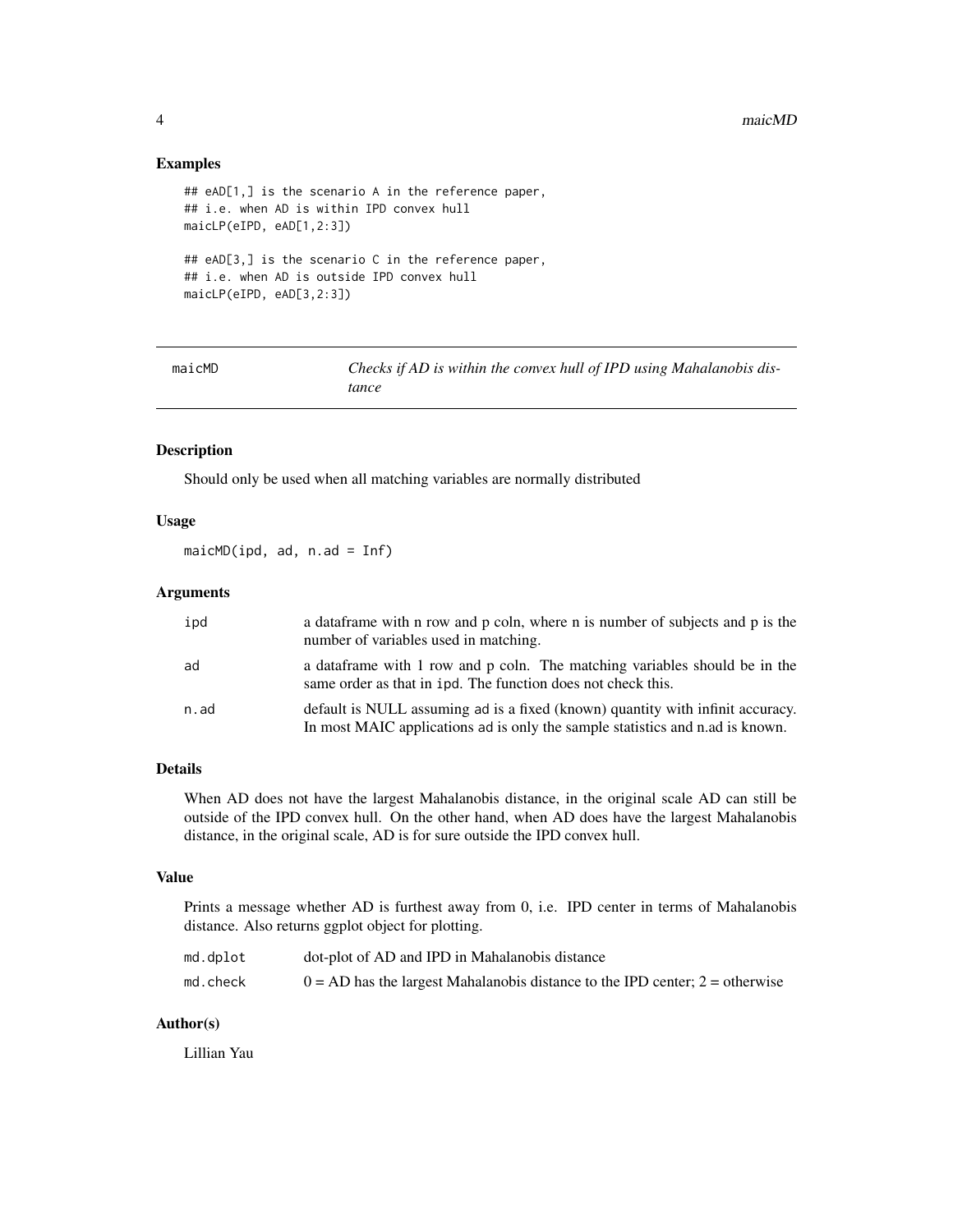#### <span id="page-4-0"></span>maicPCA 5

#### References

Glimm & Yau (2021). Geometric approaches to assessing the numerical feasibility for conducting matching-adjusted indirect comparisons. arXiv 2108.01896.

#### Examples

```
## eAD[1,] is the scenario A in the reference paper,
## i.e. when AD is perfectly within IPD
md <- maicMD(eIPD, eAD[1,2:3])
md ## a dot-plot of IPD Mahalanobis distances along with AD in the same metric.
```
maicPCA *Checks whether AD is outside IPD in PC coordinates*

#### Description

Checks whether AD is outside IPD in principal component (PC) coordinates

#### Usage

maicPCA(ipd, ad)

#### Arguments

| ipd | a data frame with n row and p coln, where n is number of subjects in IPD set and<br>p is the number of variables used in matching.          |
|-----|---------------------------------------------------------------------------------------------------------------------------------------------|
| ad  | a data frame with 1 row and p coln. The matching variables should be in the<br>same order as that in ipd. The function does not check this. |

#### Details

When AD is within the IPD PC ranges, AD can still be outside the IPD convex hull in the original scale. On the other hand, if AD is outside the IPD PC ranges, in the original scale AD is for sure outside the IPD convex hull.

#### Value

Prints a message whether AD is inside or outside IPD PC coordinates. Also returns a ggplot object to be plotted.

| pc.dplot  | dot-plot of AD and IPD both in IPD's PC coordinates               |
|-----------|-------------------------------------------------------------------|
| pca.check | $0 = AD$ within the ranges of IPD's PC coordinates; 2 = otherwise |

#### Author(s)

Lillian Yau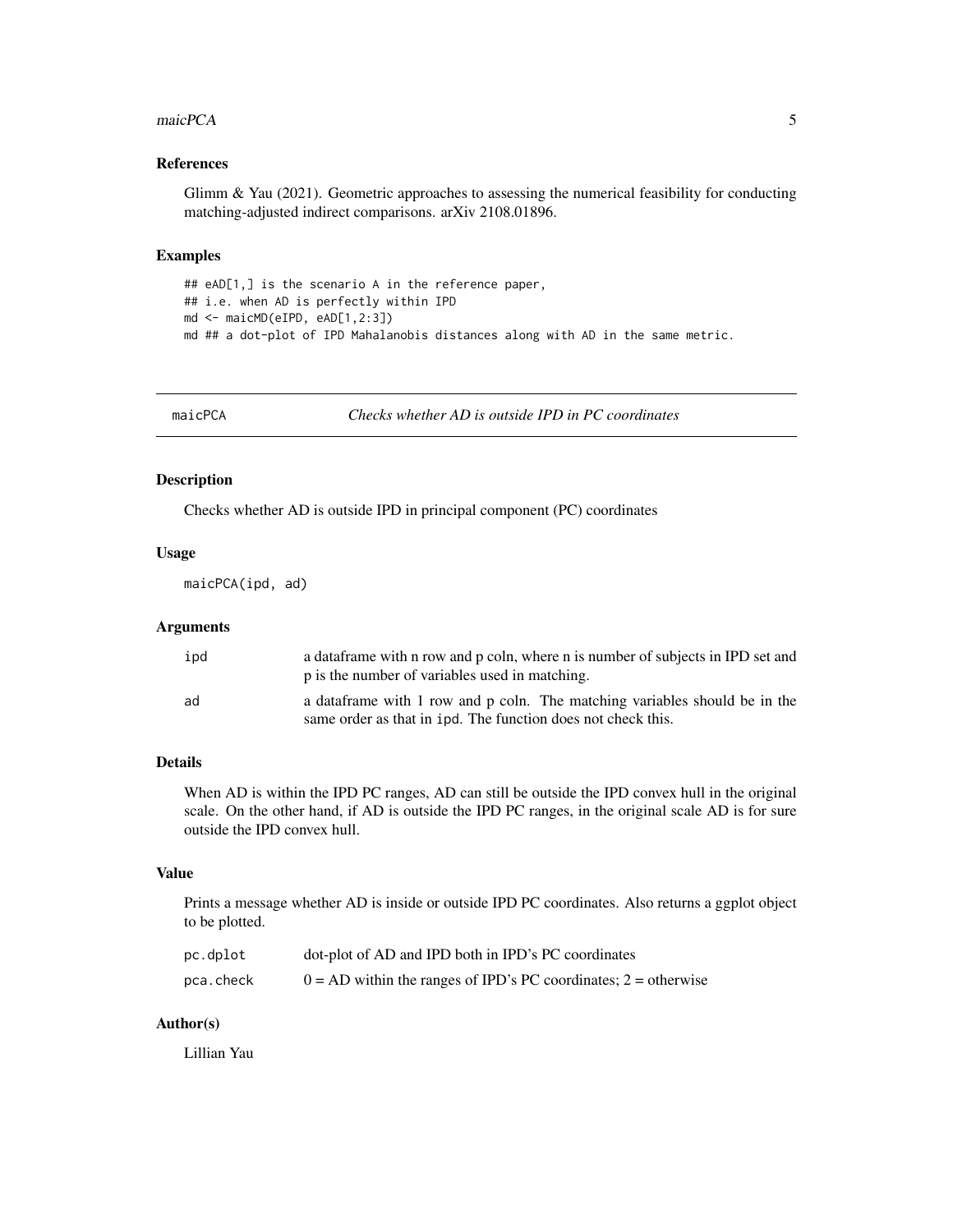#### <span id="page-5-0"></span>References

Glimm & Yau (2021). Geometric approaches to assessing the numerical feasibility for conducting matching-adjusted indirect comparisons. arXiv 2108.01896.

#### Examples

```
## eAD[1,] is the scenario A in the reference paper,
## i.e. when AD is perfectly within IPD
a1 <- maicPCA(eIPD, eAD[1,2:3])
a1 ## the dot plots of PC's for IPD and AD
## eAD[3,] is the scenario C in the reference paper,
## i.e. when AD is outside IPD
a3 <- maicPCA(eIPD, eAD[3,2:3])
a3 ## the dot plots of PC's for IPD and AD
```
maicT2Test *Hotelling's T-square test to check whether maic is needed*

#### Description

Conducts Hotelling's T-square test

#### Usage

```
maicT2Test(ipd, ad, n.ad = Inf)
```
#### Arguments

| ipd  | a data frame with n row and p coln, where n is number of subjects and p is the<br>number of variables used in matching.                                    |
|------|------------------------------------------------------------------------------------------------------------------------------------------------------------|
| ad   | a data frame with 1 row and p coln. The matching variables should be in the<br>same order as that in ipd. The function does not check this.                |
| n.ad | default is Inf assuming ad is a fixed (known) quantity with infinit accuracy. In<br>most MAIC applications ad is the sample statistics and n. ad is known. |

#### Details

When n. ad is not Inf, the covariance matrix is adjusted by the factor  $n \cdot ad/(n \cdot id + n \cdot ad)$ , where n.ipd is nrow(ipd), the sample size of ipd.

#### Value

| T.sa.f | the value of the $T^2$ test statistic                                              |
|--------|------------------------------------------------------------------------------------|
| p.val  | the p-value corresponding to the test statistic. When the p-value is small, match- |
|        | ing is necessary.                                                                  |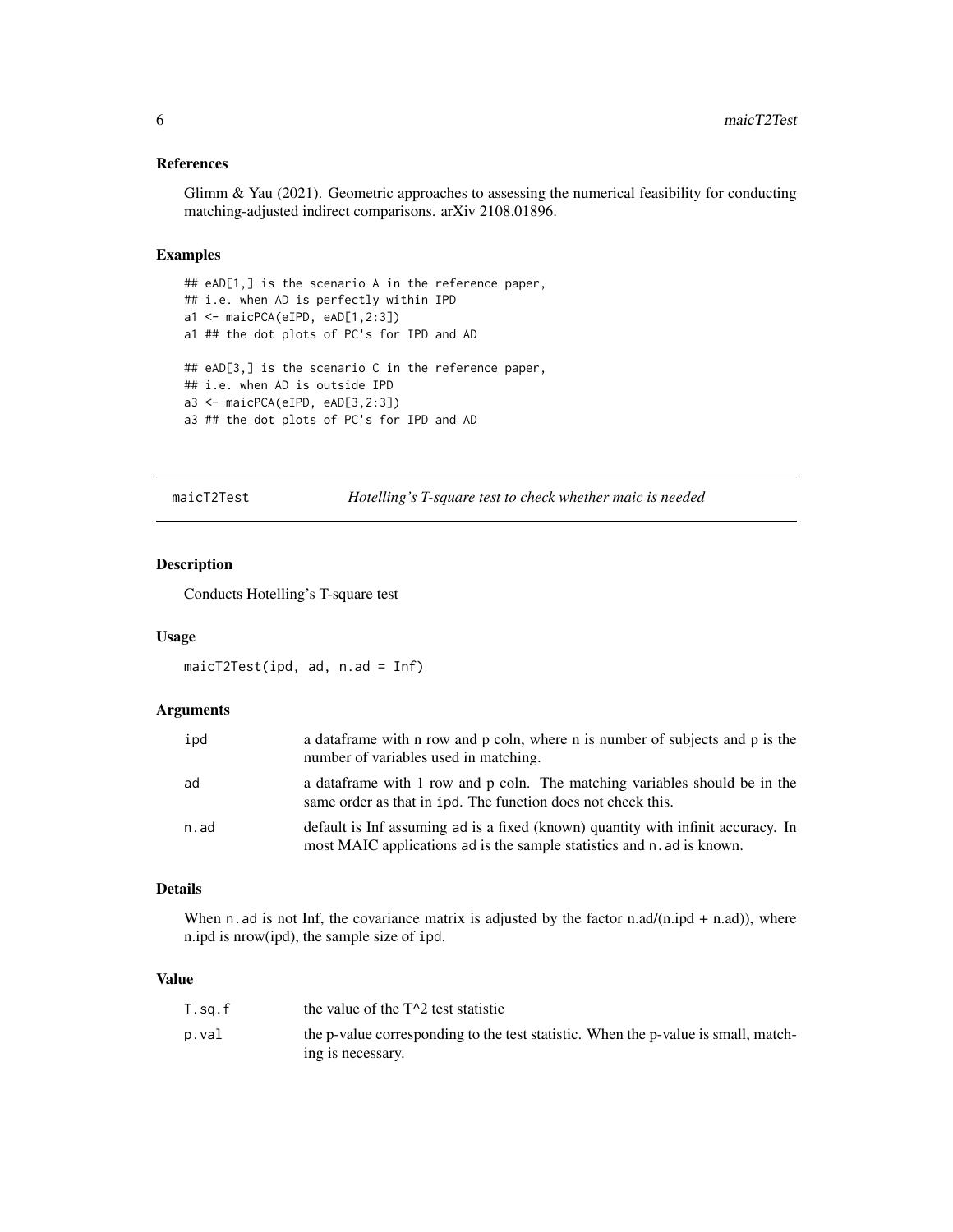#### <span id="page-6-0"></span> $\frac{1}{7}$  maicWt

#### Author(s)

Lillian Yau & Ekkehard Glimm

#### References

Glimm & Yau (2021). Geometric approaches to assessing the numerical feasibility for conducting matching-adjusted indirect comparisons. arXiv 2108.01896.

#### Examples

```
## eAD[1,] is the scenario A in the reference paper,
## i.e. when AD is perfectly within IPD
maicT2Test(eIPD, eAD[1,2:3])
```
maicWt *Estimates the MAIC weights*

#### Description

Estimates the MAIC weights for each individual in the IPD. Should only be used after it is ascertained that AD is indeed within the convex hull of IPD.

#### Usage

 $maicWt$ (ipd, ad,  $max.it = 25$ )

#### Arguments

| ipd    | a data frame with n row and p coln, where n is number of subjects and p is the<br>number of variables used in matching.                     |
|--------|---------------------------------------------------------------------------------------------------------------------------------------------|
| ad     | a data frame with 1 row and p coln. The matching variables should be in the<br>same order as that in ipd. The function does not check this. |
| max.it | maximum iteration passed to optim(). if ad is within 1pd convex hull, then the<br>default 25 iterations of optim() should be enough.        |

#### Details

The main code are taken from Philippo (2016). It returns the following:

#### Value

| optim.out  | results of optim()                                                                                                                                       |
|------------|----------------------------------------------------------------------------------------------------------------------------------------------------------|
| maic.wt    | MAIC un-scaled weights for each subject in the IPD set                                                                                                   |
| maic.wt.rs | re-scaled weights which add up to the original total sample size, i.e. nrow(ipd)                                                                         |
| ipd.ess    | effective sample size                                                                                                                                    |
| ipd.wtsumm | weighted summary statistics of the matching variables after matching. they<br>should be identical to the input AD when AD is within the IPD convex hull. |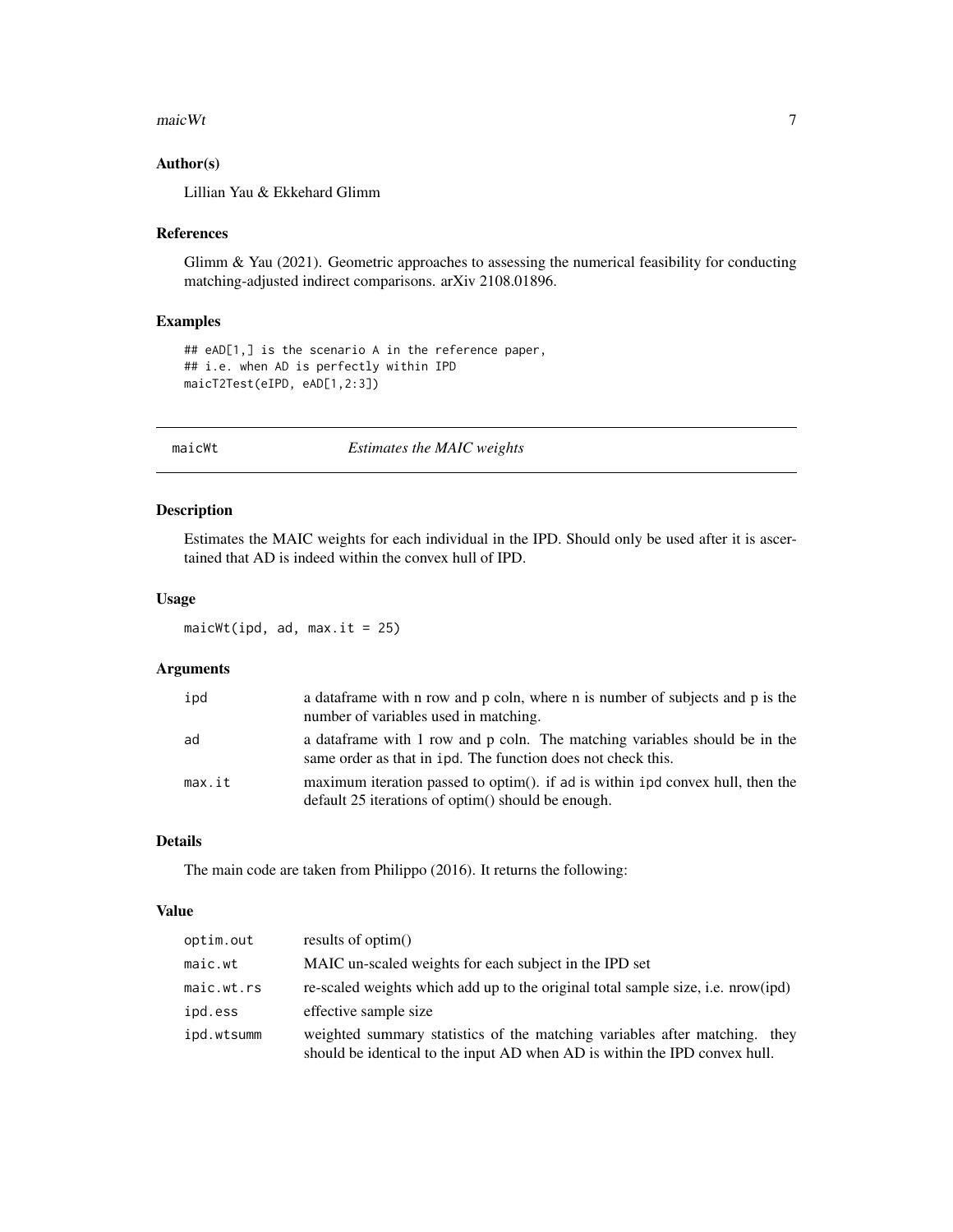#### <span id="page-7-0"></span>Author(s)

Lillian Yau

#### References

Phillippo DM, Ades AE, Dias S, et al. (2016). Methods for population-adjusted indirect comparisons in submissions to NICE. NICE Decision Support Unit Technical Support Document 18.

#### Examples

```
## eAD[1,] is scenario A in the reference manuscript
m1 <- maicWt(eIPD, eAD[1,2:3])
```
maxessWt *Maximum ESS Weights*

#### Description

Estimates an alternative set of weights which maximizes effective sample size (ESS) for a given set of variates used in the matching. Should only be used after it is ascertained that AD is indeed within the convex hull of IPD.

#### Usage

maxessWt(ipd, ad)

#### Arguments

| ipd | a data frame with n row and p coln, where n is number of subjects and p is the<br>number of variables used in matching.                     |
|-----|---------------------------------------------------------------------------------------------------------------------------------------------|
| ad  | a data frame with 1 row and p coln. The matching variables should be in the<br>same order as that in ipd. The function does not check this. |

#### Details

The weights maximize the ESS subject to the set of baseline covariates used in the matching.

#### Value

| maxess.wt  | maximum ESS weights. Scaled to sum up to the total IPD sample size, i.e.<br>nrow(ipd)                                                                    |
|------------|----------------------------------------------------------------------------------------------------------------------------------------------------------|
| ipd.ess    | effective sample size. It is no smaller than the ESS given by the MAIC weights.                                                                          |
| ipd.wtsumm | weighted summary statistics of the matching variables after matching. they<br>should be identical to the input AD when AD is within the IPD convex hull. |

#### Author(s)

Lillian Yau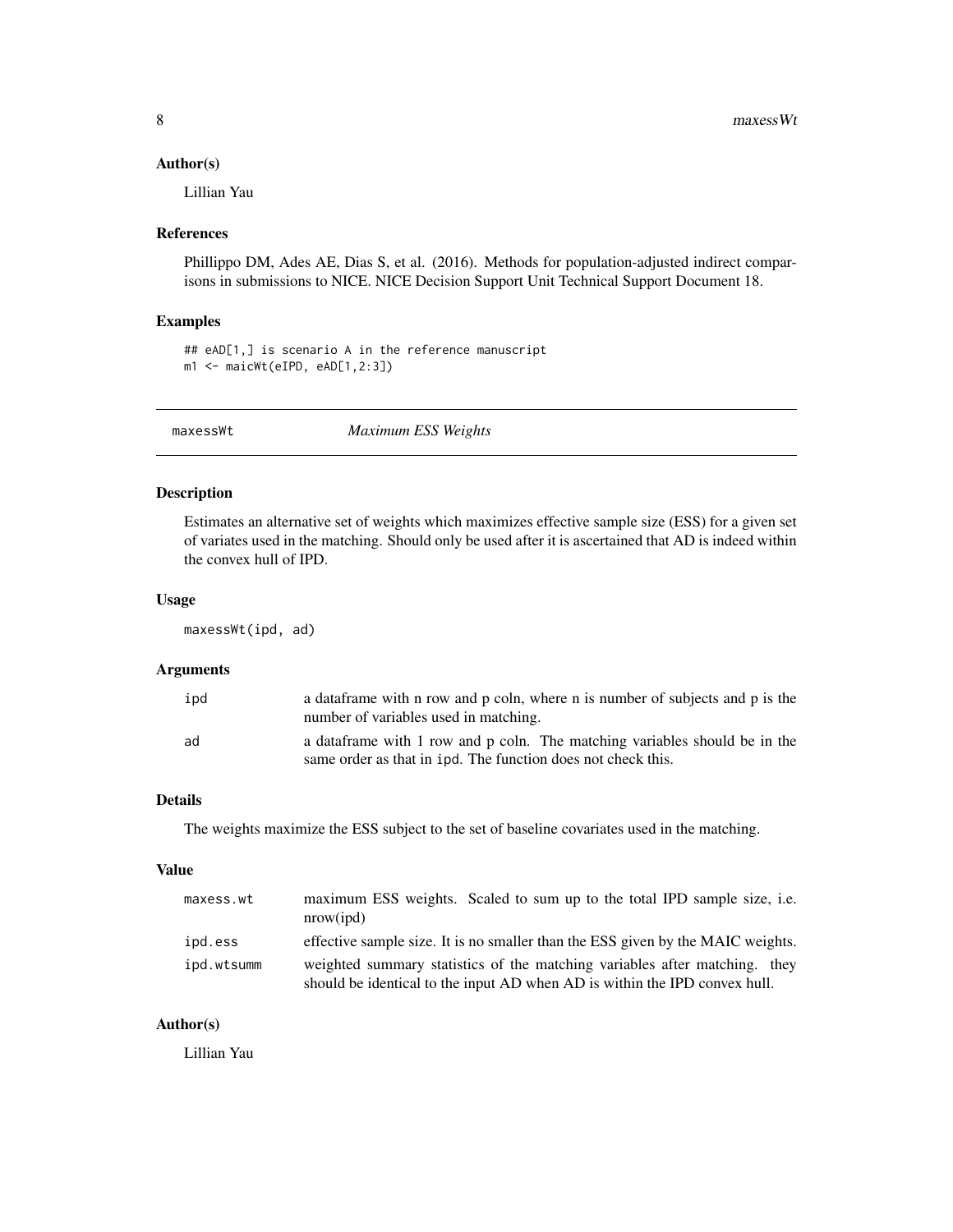#### $maxessWt$  9

#### References

Glimm & Yau (2021). Geometric approaches to assessing the numerical feasibility for conducting matching-adjusted indirect comparisons. arXiv 2108.01896.

#### Examples

```
## eAD[1,] is scenario A in the reference manuscript
m0 <- maxessWt(eIPD, eAD[1,2:3])
```